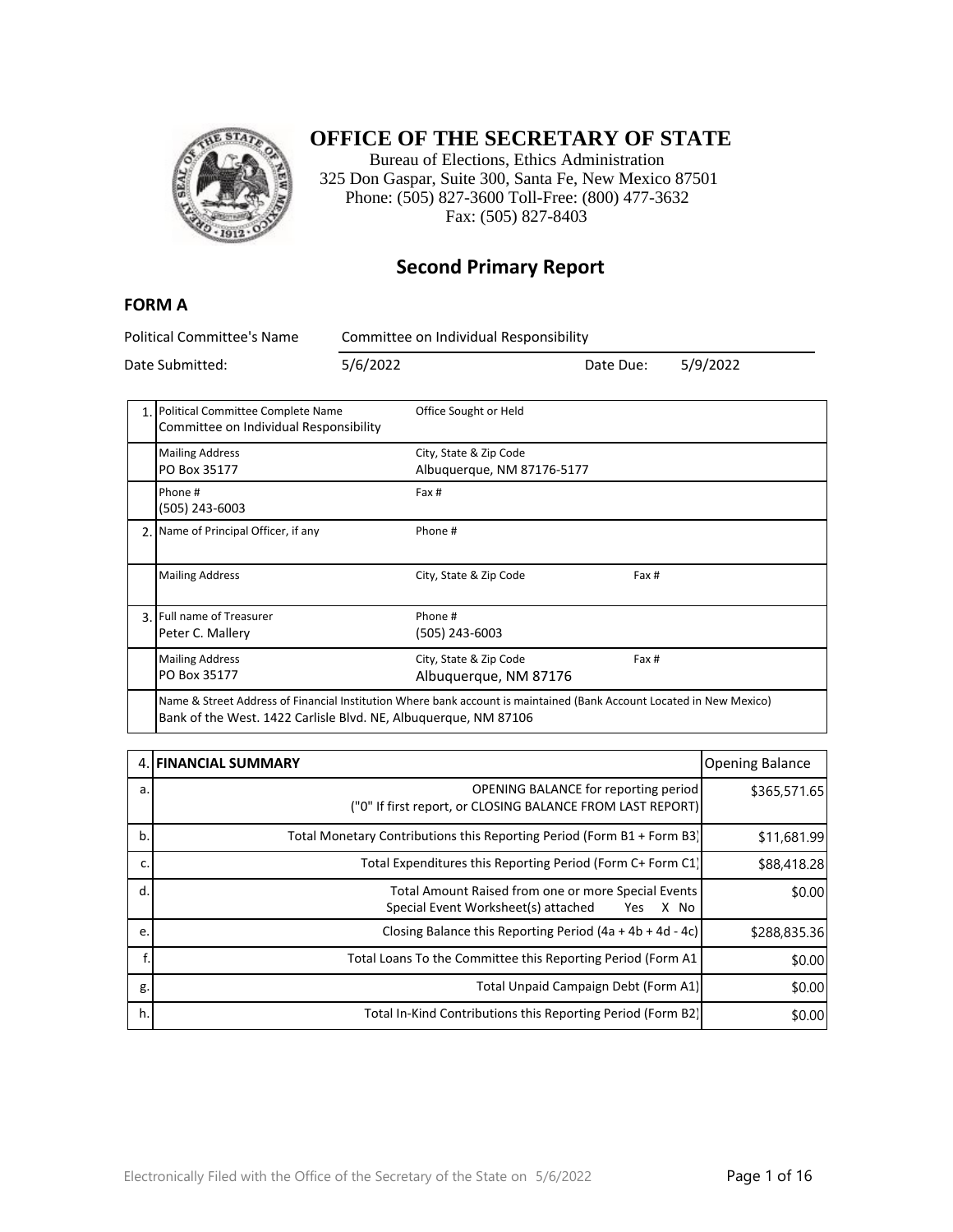# **Report of Expenditures and Contributions**

#### **Form A 1**

| <b>Political Committee's Name</b> |                               | Committee on Individual Responsibility |  |          |                  |
|-----------------------------------|-------------------------------|----------------------------------------|--|----------|------------------|
| Date Submitted:                   |                               | 5/6/2022<br>Date Due:                  |  | 5/9/2022 |                  |
|                                   | 1. TOTAL DEBT CARRIED FORWARD |                                        |  |          | \$0.00           |
|                                   | 2. TOTAL LOAN CONTRIBUTIONS   |                                        |  | \$0.00   |                  |
|                                   | 3. TOTAL DEBT PAID            |                                        |  | \$0.00   |                  |
|                                   | 4. TOTAL LOANS FORGIVEN       |                                        |  | \$0.00   |                  |
|                                   | 5.   TOTAL UNPAID DEBT        |                                        |  |          | .00 <sub>1</sub> |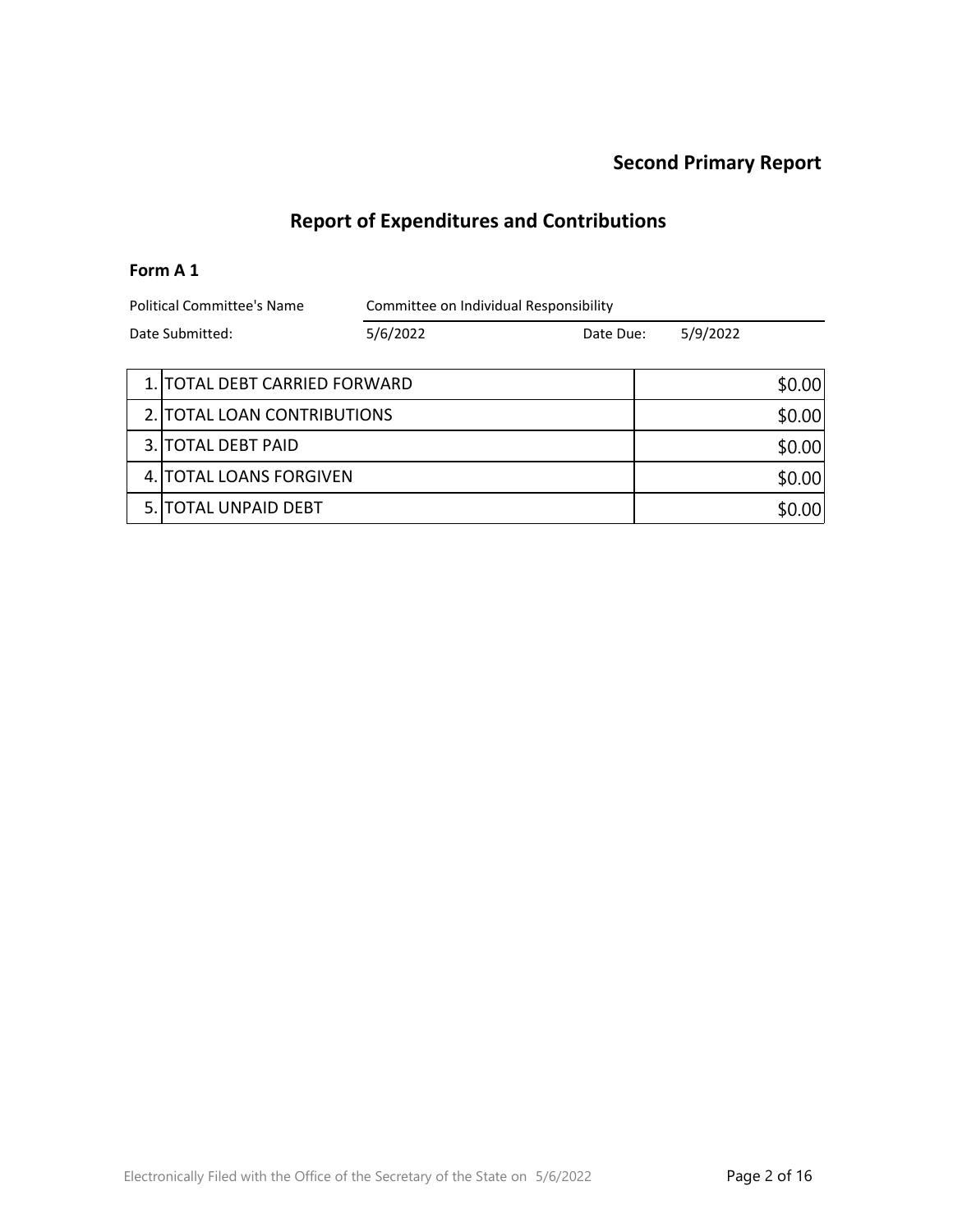#### **Report of Expenditures and Contributions**

## **FORM B 1 MONETARY CONTRIBUTIONS**

Political Committee's Name Committee on Individual Responsibility

| <b>DATE</b> | <b>NAME and ADDRESS of CONTRIBUTOR</b>                                                      | <b>OCCUPATION</b> | <b>AMOUNT</b> |
|-------------|---------------------------------------------------------------------------------------------|-------------------|---------------|
| 4/6/2022    | Donald D. Vigil<br>100 Fourteenth Street SW<br>Albuquerque, NM 87102<br>Contribution        | Lawyer            | \$125.00      |
| 4/6/2022    | Tammy Jasionowski<br>100 Gold Avenue SW, Suite 201<br>Albuquerque, NM 87102<br>Contribution | Lawyer            | \$1,500.00    |
| 4/11/2022   | David Garcia<br>1421 Luisa Street, Suite P<br>Santa Fe, NM 87505<br>Contribution            | Lawyer            | \$1,400.00    |
| 4/13/2022   | Adam D Rafkin<br>PO Box 1912<br>Ruidoso, NM 88355<br>Contribution                           | Lawyer            | \$75.00       |
| 4/13/2022   | Allegra Carroll Carpenter<br>500 Tijeras, NW<br>Albuquerque, NM 87102<br>Contribution       | Lawyer            | \$200.00      |
| 4/13/2022   | Andrea D. Harris<br>8012 Pennsylvania Circle, NE<br>Albuquerque, NM 87110<br>Contribution   | Lawyer            | \$125.00      |
| 4/13/2022   | Andy D. Scholl<br>6739 Academy Road, NE, Suite 234<br>Albuquerque, NM 87109<br>Contribution | Lawyer            | \$125.00      |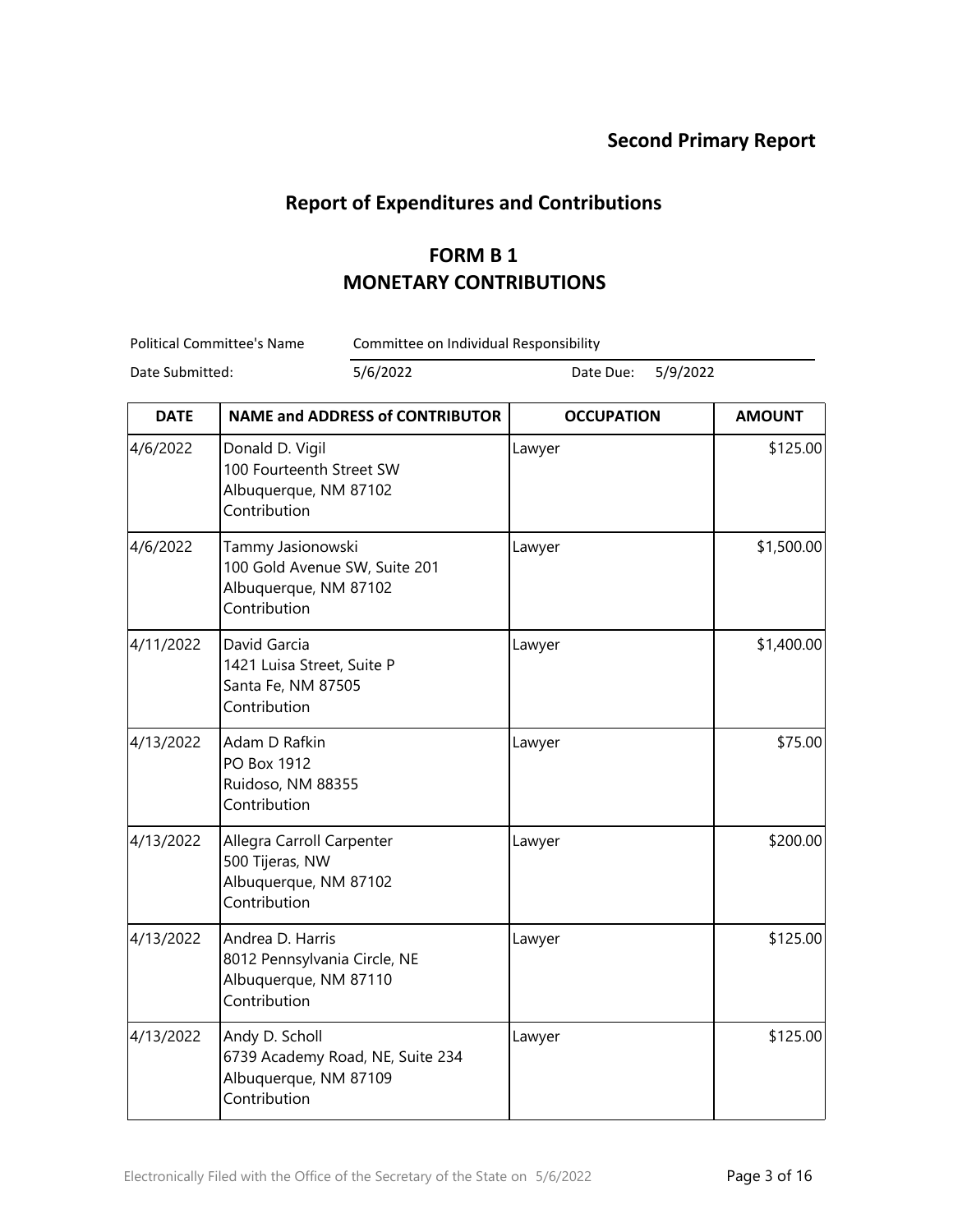| 4/13/2022 | Anita M. Sanchez<br>4061 Ridge Rock Road, SE, Suite C<br>Rio Rancho, NM 87124<br>Contribution | Lawyer | \$125.00 |
|-----------|-----------------------------------------------------------------------------------------------|--------|----------|
| 4/13/2022 | <b>Bertrand Parnall</b><br>PO Box 8009<br>Albuquerque, NM 87198<br>Contribution               | Lawyer | \$200.00 |
| 4/13/2022 | Bruce E. Thompson<br>1801 Rio Grande Blvd., NW<br>Albuquerque, NM 87104<br>Contribution       | Lawyer | \$200.00 |
| 4/13/2022 | Christopher C Benoit<br>2515 N. Stanton Street<br>El Paso, TX 79902<br>Contribution           | Lawyer | \$75.00  |
| 4/13/2022 | Christopher T Papaleo<br>201 Broadway Blvd SE<br>Albuquerque, NM 87102<br>Contribution        | Lawyer | \$30.00  |
| 4/13/2022 | <b>Daniel Estes</b><br>3949 Corrales Road, Suite 230<br>Corrales, NM 87048<br>Contribution    | Lawyer | \$450.00 |
| 4/13/2022 | Daniel O'Friel<br>P.O. Box 2084<br>Santa Fe, NM 87504<br>Contribution                         | Lawyer | \$125.00 |
| 4/13/2022 | Daniela Labinoti<br>501 N. Kansas Street, Suite 102<br>El Paso, TX 79901<br>Contribution      | Lawyer | \$125.00 |
| 4/13/2022 | David L. Duhigg<br>P.O. Box 527<br>Albuquerque, NM 87103<br>Contribution                      | Lawyer | \$200.00 |
| 4/13/2022 | David Stout<br>1117 Stanford, NE, MSC 11 6070<br>Albuquerque, NM 87131<br>Contribution        | Lawyer | \$125.00 |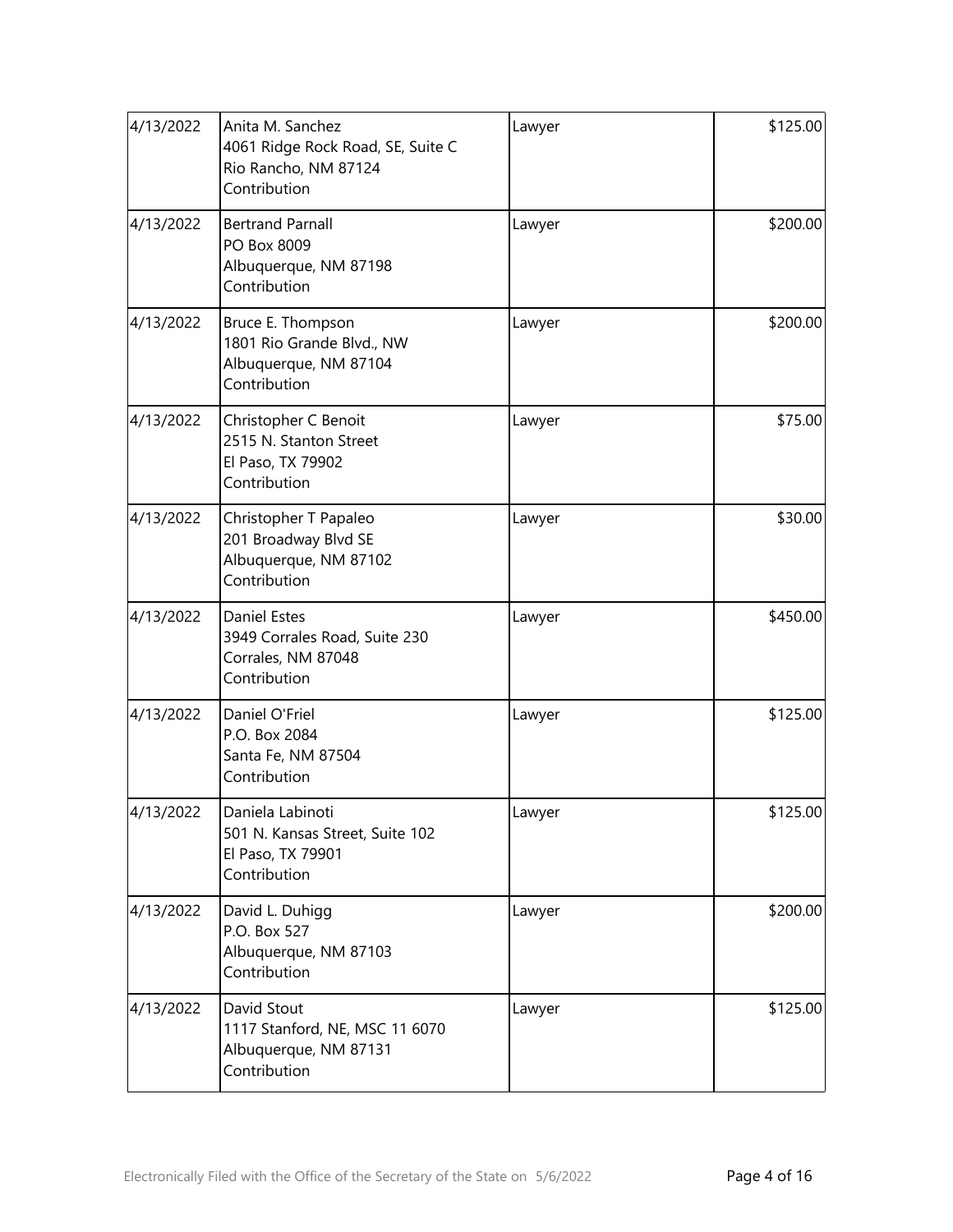| 4/13/2022 | Dennis K. Wallin<br>1600 Mountain Road, NW<br>Albuquerque, NM 87104<br>Contribution            | Lawyer | \$200.00 |
|-----------|------------------------------------------------------------------------------------------------|--------|----------|
| 4/13/2022 | E. Todd Tracy<br>4701 Bengal Street<br>Dallas, TX 75235<br>Contribution                        | Lawyer | \$200.00 |
| 4/13/2022 | Elias Barela<br>1191 John Road<br>Belen, NM 87002<br>Contribution                              | Lawyer | \$75.00  |
| 4/13/2022 | Eugenio S. Mathis<br>P.O. Box 285<br>Las Vegas, NM 87701<br>Contribution                       | Lawyer | \$75.00  |
| 4/13/2022 | Feliz A. Rael<br>505 Marquette Avenue, NW, Suite 1300<br>Albuquerque, NM 87102<br>Contribution | Lawyer | \$125.00 |
| 4/13/2022 | Gabrielle Valdez<br>900 Gold Avenue, SW<br>Albuquerque, NM 87102<br>Contribution               | Lawyer | \$200.00 |
| 4/13/2022 | Geoffrey R. Romero<br>4801 All Saints Road, NW<br>Albuquerque, NM 87120<br>Contribution        | Lawyer | \$200.00 |
| 4/13/2022 | George Weeth<br>P.O. Box 91478<br>Albuquerque, NM 87199<br>Contribution                        | Lawyer | \$75.00  |
| 4/13/2022 | James A. Ray<br>505 Marquette, NW, Suite 1300<br>Albuquerque, NM 87102<br>Contribution         | Lawyer | \$200.00 |
| 4/13/2022 | James H. Wood<br>9201 Montgomery Blvd., NE, Suite 404<br>Albuquerque, NM 87111<br>Contribution | Lawyer | \$75.00  |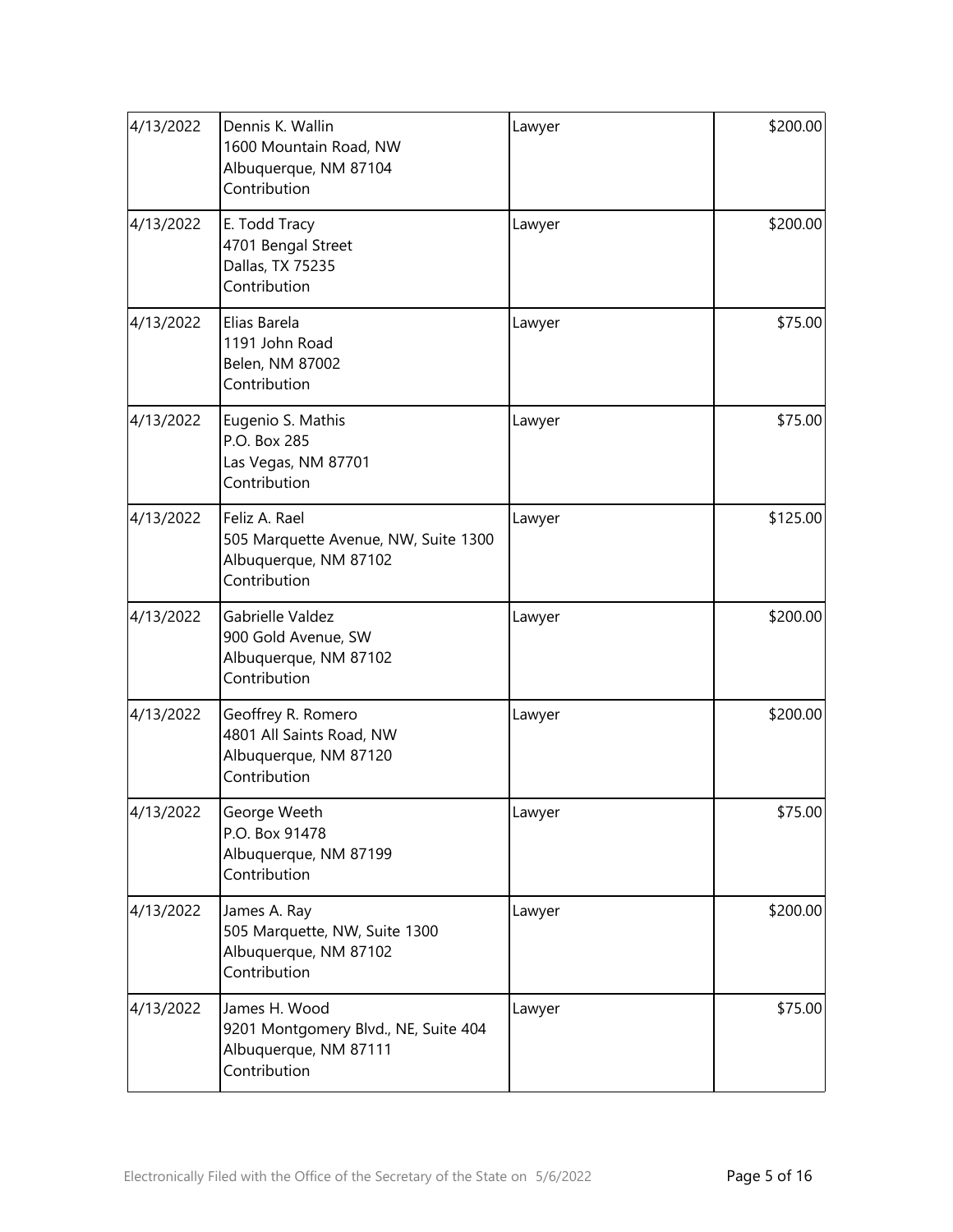| 4/13/2022 | John M. Black<br>2000 West Loop S., Suite 220<br>Houston, TX 77027<br>Contribution           | Lawyer | \$75.00  |
|-----------|----------------------------------------------------------------------------------------------|--------|----------|
| 4/13/2022 | John P. Faure<br>1421 Luisa Street, Suite L<br>Santa Fe, NM 87505<br>Contribution            | Lawyer | \$75.00  |
| 4/13/2022 | John R. Westerman<br>1200 E. 20th Street<br>Farmington, NM 87401<br>Contribution             | Lawyer | \$125.00 |
| 4/13/2022 | Joseph Cervantes<br>2610 Espina<br>Las Cruces, NM 88011<br>Contribution                      | Lawyer | \$200.00 |
| 4/13/2022 | Joseph P. Kennedy<br>1000 Second Street, NW<br>Albuquerque, NM 87102<br>Contribution         | Lawyer | \$125.00 |
| 4/13/2022 | Kate Ferlic<br>128 Grant Avenue, 3rd Floor<br>Santa Fe, NM 87501<br>Contribution             | Lawyer | \$125.00 |
| 4/13/2022 | Katie Curry<br>201 Broadway Blvd., SE<br>Albuquerque, NM 87102<br>Contribution               | Lawyer | \$200.00 |
| 4/13/2022 | Kelly A. Stout Sanchez<br>1801 Rio Grande Blvd., NW<br>Albuquerque, NM 87104<br>Contribution | Lawyer | \$200.00 |
| 4/13/2022 | Kevin P. Holmes<br>11005 Spain Road, NE, Suite 16<br>Albuquerque, NM 87111<br>Contribution   | Lawyer | \$75.00  |
| 4/13/2022 | Laura R Callanan<br>215 Central NW, Suite 300<br>Albuquerque, NM 87102<br>Contribution       | Lawyer | \$75.00  |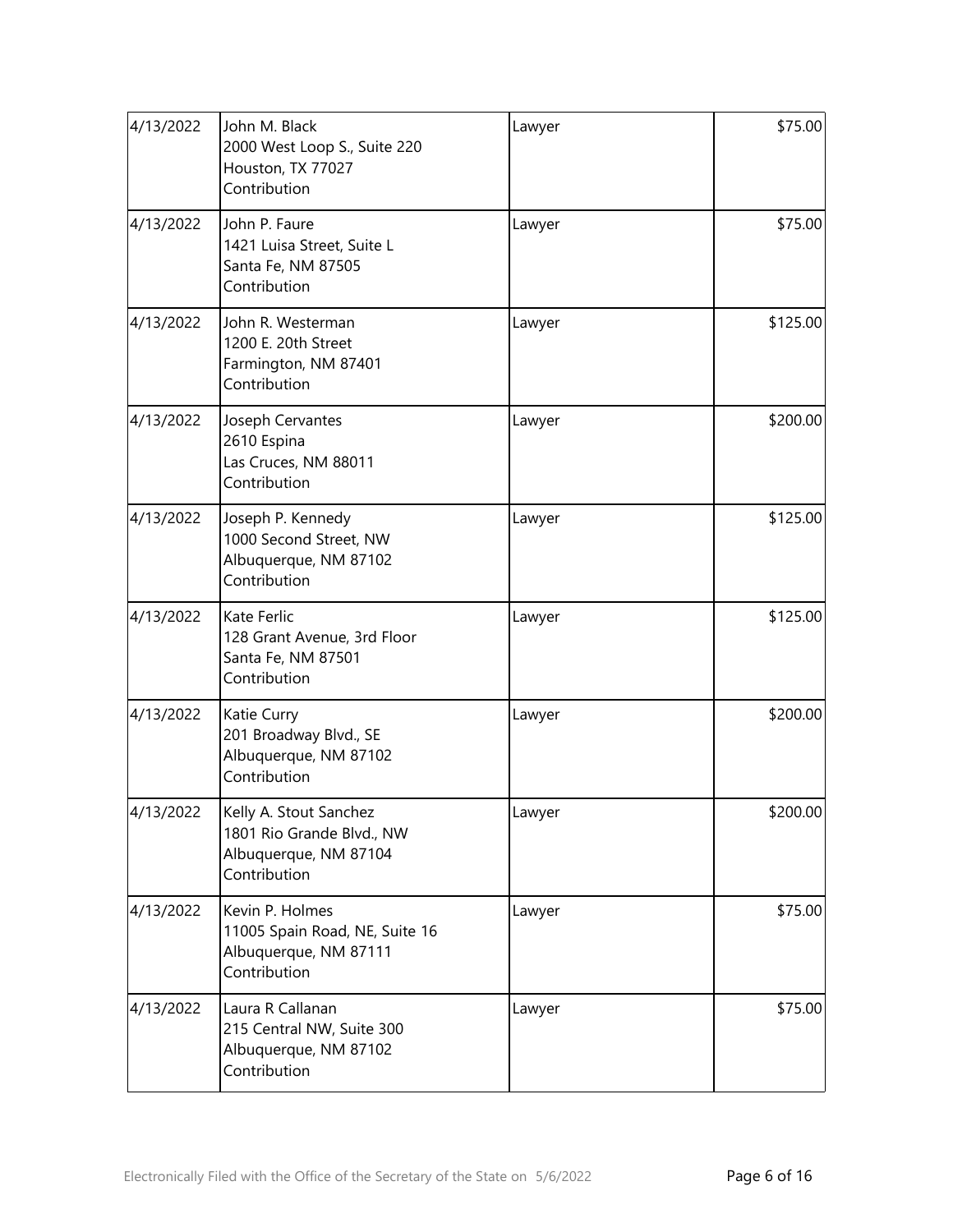| 4/13/2022 | Lee R. Hunt<br>P.O. Box 2228<br>Santa Fe, NM 87504<br>Contribution                           | Lawyer | \$200.00 |
|-----------|----------------------------------------------------------------------------------------------|--------|----------|
| 4/13/2022 | Lisa K. Curtis<br>215 Central Avenue, NW, Suite 300<br>Albuquerque, NM 87102<br>Contribution | Lawyer | \$200.00 |
| 4/13/2022 | M. Terrence Revo<br>10400 Academy Road, NE, #200<br>Albuquerque, NM 87111<br>Contribution    | Lawyer | \$125.00 |
| 4/13/2022 | Maria E. Touchet<br>111 Tulane Drive, SE<br>Albuquerque, NM 87106<br>Contribution            | Lawyer | \$125.00 |
| 4/13/2022 | Mark D. Jarner<br>235 Main Street<br>Los Lunas, NM 87031<br>Contribution                     | Lawyer | \$75.00  |
| 4/13/2022 | Mark Pickett<br>PO Box 1239<br>Las Cruces, NM 88004<br>Contribution                          | Lawyer | \$75.00  |
| 4/13/2022 | <b>Mike Sievers</b><br>201 Broadway Blvd., SE<br>Albuquerque, NM 87102<br>Contribution       | Lawyer | \$125.00 |
| 4/13/2022 | Mollie C. McGraw<br>165 W. Lucero Avenue<br>Las Cruces, NM 88005<br>Contribution             | Lawyer | \$200.00 |
| 4/13/2022 | Nancy Cronin<br>P.O. Box 527<br>Albuquerque, NM 87103<br>Contribution                        | Lawyer | \$125.00 |
| 4/13/2022 | Orlando C. Martinez<br>P.O. Box 4056<br>Albuquerque, NM 87196<br>Contribution                | Lawyer | \$75.00  |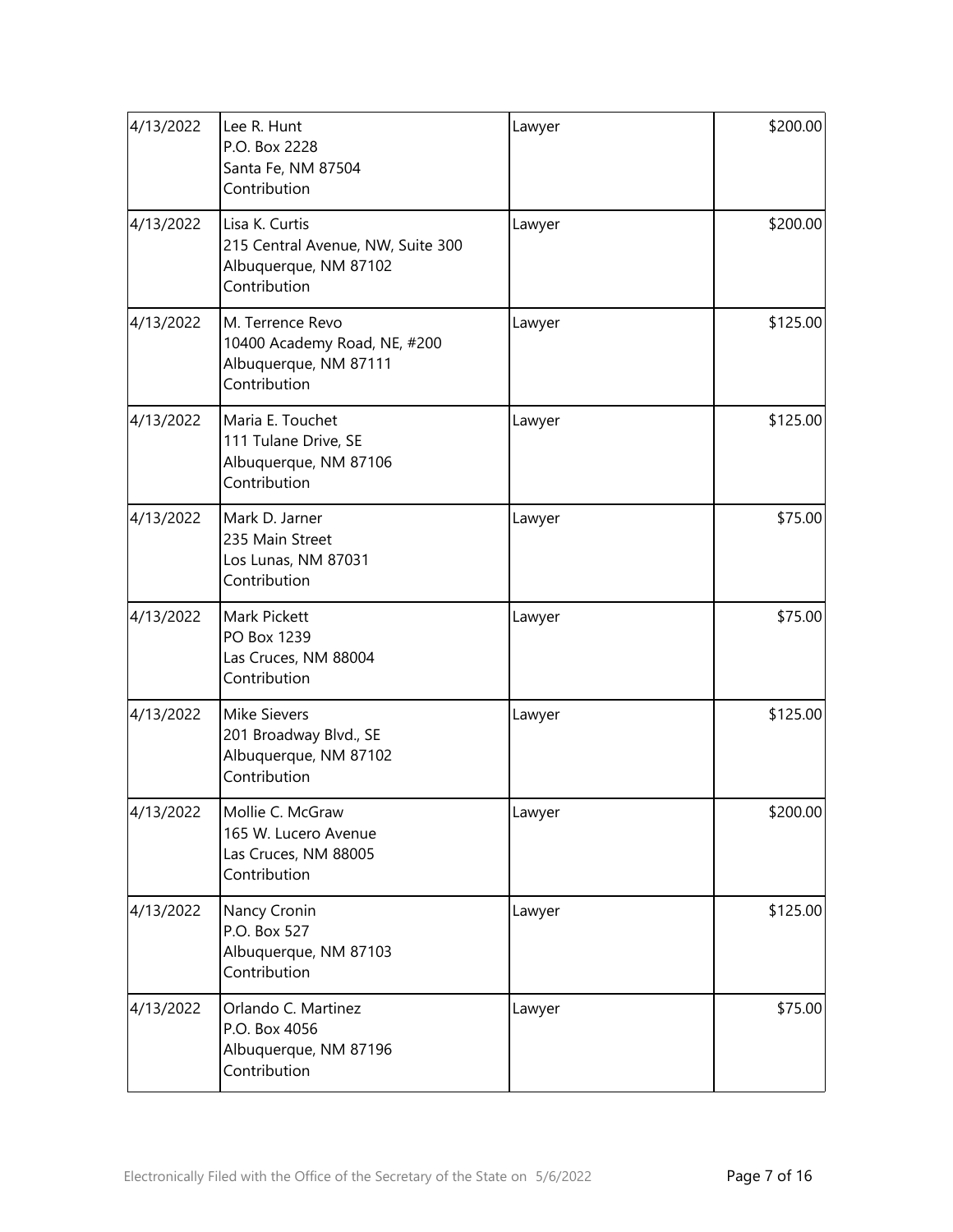| 4/13/2022 | Patrick L. Fogel<br>205 Truman, NE<br>Albuquerque, NM 87108<br>Contribution             | Lawyer | \$75.00  |
|-----------|-----------------------------------------------------------------------------------------|--------|----------|
| 4/13/2022 | Paul A. Zebrowski<br>4801 All Saints Road NW<br>Albuquerque, NM 87120<br>Contribution   | Lawyer | \$125.00 |
| 4/13/2022 | Peter D. White<br>2213 Brothers Road, Suite 400<br>Santa Fe, NM 87505<br>Contribution   | Lawyer | \$200.00 |
| 4/13/2022 | Ray M. Vargas<br>807 Silver Avenue, SW<br>Albuquerque, NM 87102<br>Contribution         | Lawyer | \$200.00 |
| 4/13/2022 | Raynard Struck<br>20 First Plaza, Suite 600 N.<br>Albuquerque, NM 87102<br>Contribution | Lawyer | \$125.00 |
| 4/13/2022 | Rick Barrera, Jr.<br>1707 W. Wall Street<br>Midland, TX 79701<br>Contribution           | Lawyer | \$200.00 |
| 4/13/2022 | Robert Crollett<br>P.O. Box 1683<br>Taos, NM 87571<br>Contribution                      | Lawyer | \$125.00 |
| 4/13/2022 | Sam Bregman<br>111 Lomas, NW, Suite 230<br>Albuquerque, NM 87102<br>Contribution        | Lawyer | \$75.00  |
| 4/13/2022 | Samuel H. Walker<br>127 Bryn Mawr Drive, SE<br>Albuquerque, NM 87106<br>Contribution    | Lawyer | \$125.00 |
| 4/13/2022 | Sean P. McAfee<br>9400 Holly Drive NE, Bldg 4<br>Albuquerque, NM 87122<br>Contribution  | Lawyer | \$75.00  |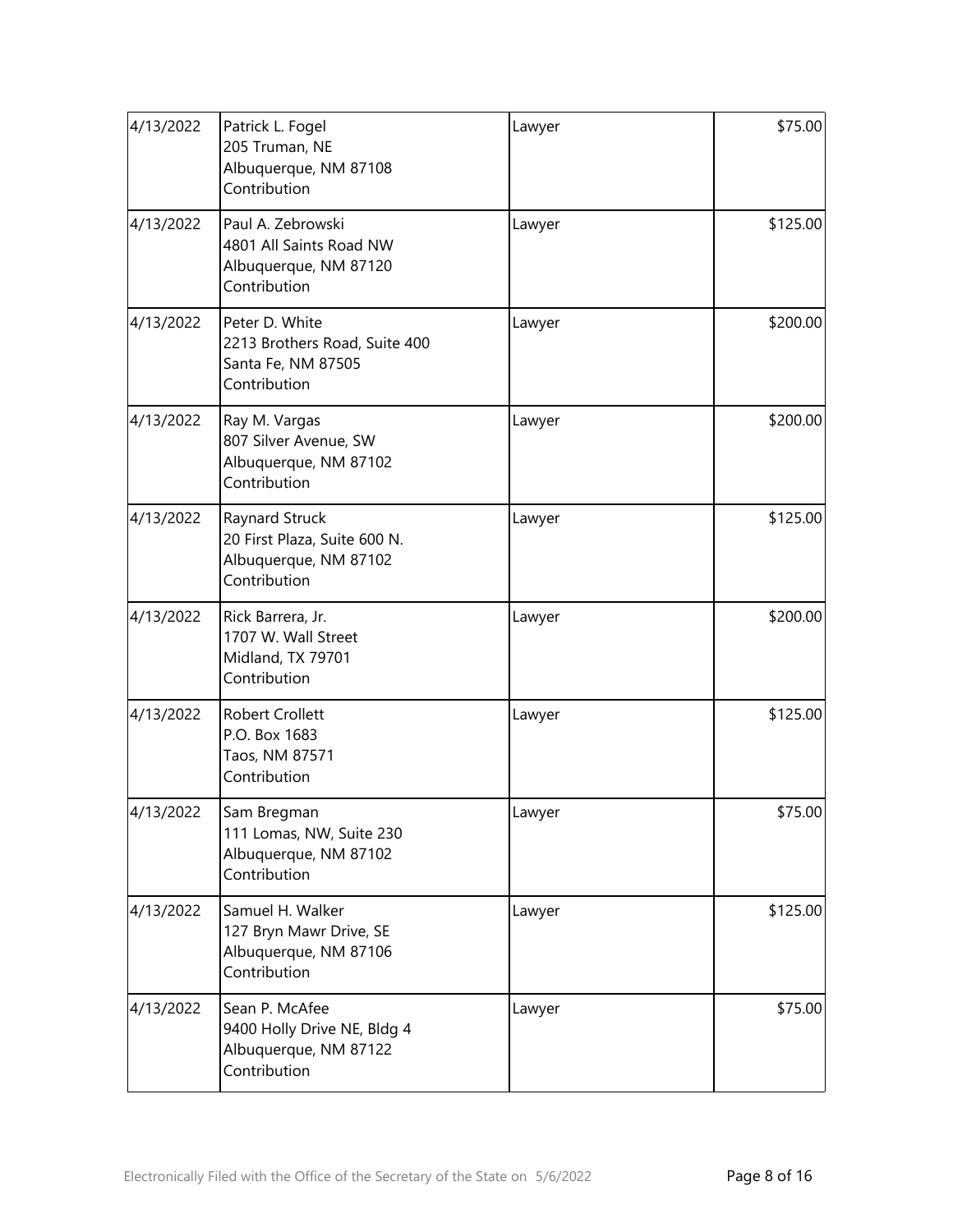| 4/13/2022 | Steven G. Farber<br>323 Staab Street, PO Box 2473<br>Santa Fe, NM 87504<br>Contribution                       | Lawyer                       | \$200.00    |
|-----------|---------------------------------------------------------------------------------------------------------------|------------------------------|-------------|
| 4/13/2022 | Stuart R. White<br>500 N. Water Street, Suite 800<br>Corpus Christi, tX 78401<br>Contribution                 | Lawyer                       | \$200.00    |
| 4/13/2022 | Thomas Adam Biscup<br>4801 All Saints Road, NW<br>Albuquerque, NM 87120<br>Contribution                       | Lawyer                       | \$75.00     |
| 4/13/2022 | Tyler J. Atkins<br>127 Bryn Mawr Drive, SE<br>Albuquerque, NM 87106<br>Contribution                           | Lawyer                       | \$125.00    |
| 4/13/2022 | Victor A. Titus<br>4000 E. 30th Street<br>Farmington, NM 87402<br>Contribution                                | Lawyer                       | \$200.00    |
| 4/13/2022 | Victor F. Poulos<br>1802 Avenida de Mesilla<br>Las Cruces, NM 88005<br>Contribution                           | Lawyer                       | \$200.00    |
| 4/13/2022 | William R. Keeler<br>108 E. Aztec<br>Gallup, NM 87301<br>Contribution                                         | Lawyer                       | \$125.00    |
| 4/21/2022 | Bank of the West - Grand Office<br>500 Dr. Martin Luther King Jr. Avenue<br>Albuquerque, NM 87102<br>Interest | Other (e.g. business entity) | \$1.99      |
|           |                                                                                                               | <b>TOTAL</b>                 | \$11,681.99 |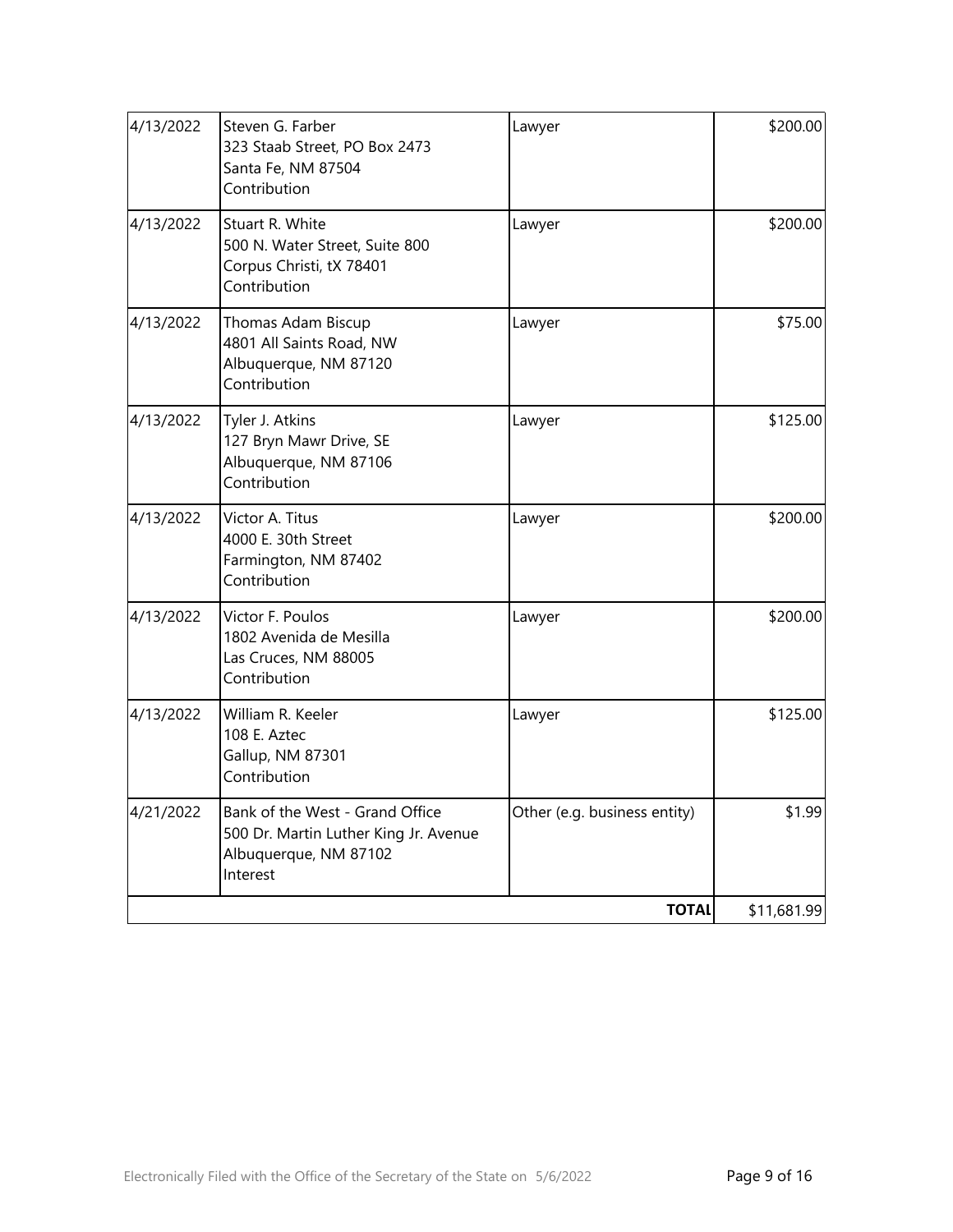# **Report of Expenditures and Contributions**

### **FORM B 2 IN-KIND CONTRIBUTIONS**

| Political Committee's Name | Committee on Individual Responsibility |                    |  |
|----------------------------|----------------------------------------|--------------------|--|
| Date Submitted:            | 5/6/2022                               | Date Due: 5/9/2022 |  |

| <b>DATE</b> | <b>NAME and ADDRESS of CONTRIBUTOR</b> | <b>OCCUPATION</b> | <b>AMOUNT</b> |
|-------------|----------------------------------------|-------------------|---------------|
|             |                                        |                   |               |
|             |                                        |                   |               |
|             |                                        |                   |               |
|             |                                        |                   |               |
|             |                                        | <b>TOTAL</b>      |               |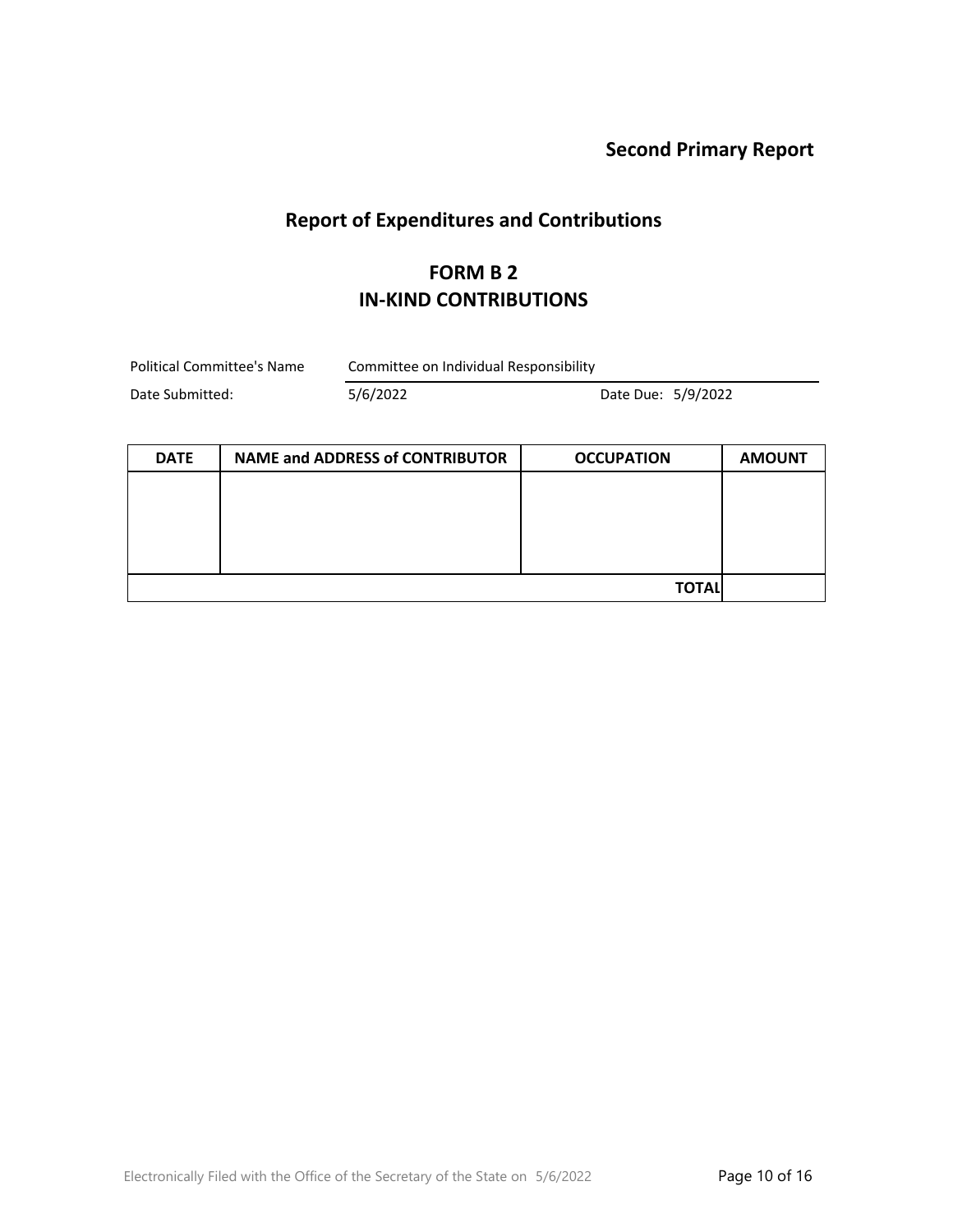### **Report of Expenditures and Contributions**

### **FORM B 3 LOAN CONTRIBUTIONS**

Political Committee's Name Committee on Individual Responsibility

| <b>DATE</b> | TRANSFER DATE | <b>NAME and ADDRESS of CREDITOR</b> | <b>AMOUNT</b> |
|-------------|---------------|-------------------------------------|---------------|
|             |               |                                     |               |
|             |               | <b>TOTAL</b>                        |               |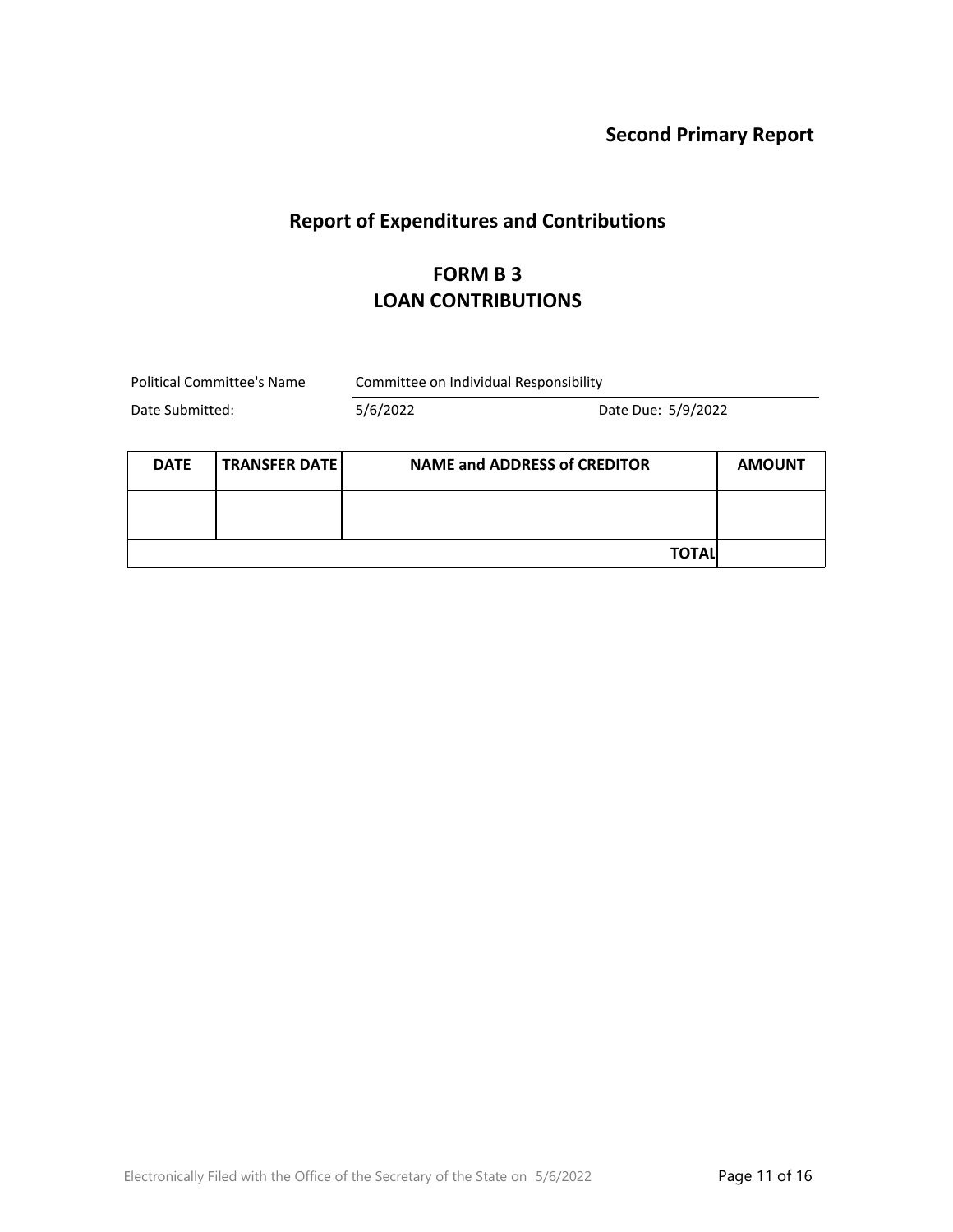# **Report of Expenditures and Contributions**

## **FORM B 4 LOANS FORGIVEN**

| Political Committee's Name |          | Committee on Individual Responsibility |  |  |
|----------------------------|----------|----------------------------------------|--|--|
| Date Submitted:            | 5/6/2022 | Date Due: 5/9/2022                     |  |  |

| <b>DATE</b> | <b>NAME and ADDRESS of CREDITOR</b> | <b>AMOUNT</b> |
|-------------|-------------------------------------|---------------|
|             |                                     |               |
|             | <b>TOTALI</b>                       |               |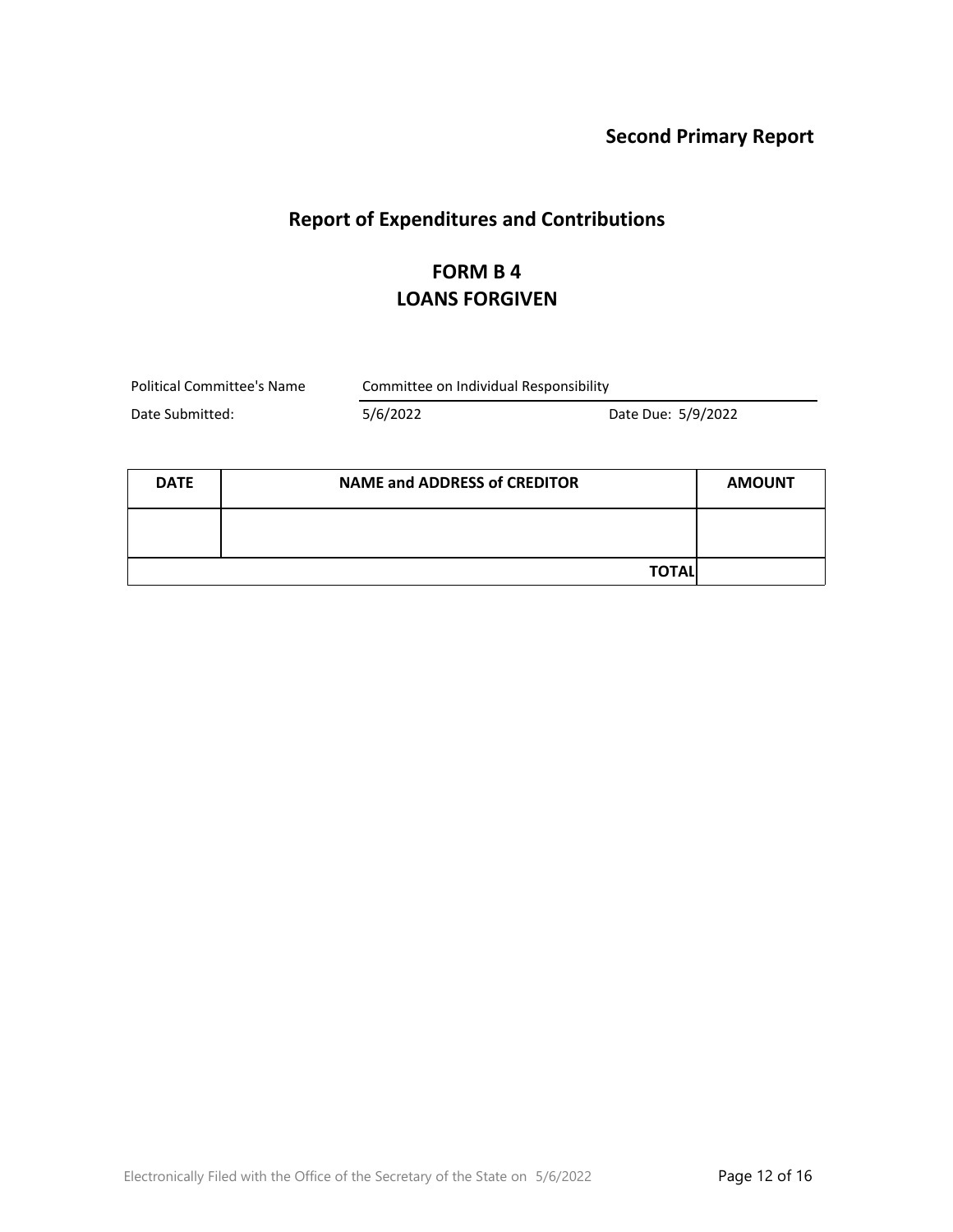#### **Report of Expenditures and Contributions**

## **FORM C EXPENDITURES**

Political Committee's Name Committee on Individual Responsibility

| <b>DATE</b> | <b>NAME and ADDRESS of PAYEE</b>      | <b>PURPOSE</b>                            | <b>Type</b> | <b>AMOUNT</b> |
|-------------|---------------------------------------|-------------------------------------------|-------------|---------------|
| 4/6/2022    | Eleanor Chavez<br>Contribution        | Contribution<br>(explain<br>nonmonetary)* | Expenditure | \$5,200.00    |
| 4/11/2022   | Janelle Anyanonu<br>Contribution      | Contribution<br>(explain<br>nonmonetary)* | Expenditure | \$5,200.00    |
| 4/19/2022   | Meredith Anne Dixon<br>Contribution   | Contribution<br>(explain<br>nonmonetary)* | Expenditure | \$5,200.00    |
| 4/20/2022   | <b>ANDREA ROMERO</b><br>Contribution  | Contribution<br>(explain<br>nonmonetary)* | Expenditure | \$5,200.00    |
| 4/21/2022   | Joy I Garratt<br>Contribution         | Contribution<br>(explain<br>nonmonetary)* | Expenditure | \$5,200.00    |
| 4/21/2022   | <b>KRISTINA ORTEZ</b><br>Contribution | Contribution<br>(explain<br>nonmonetary)* | Expenditure | \$5,200.00    |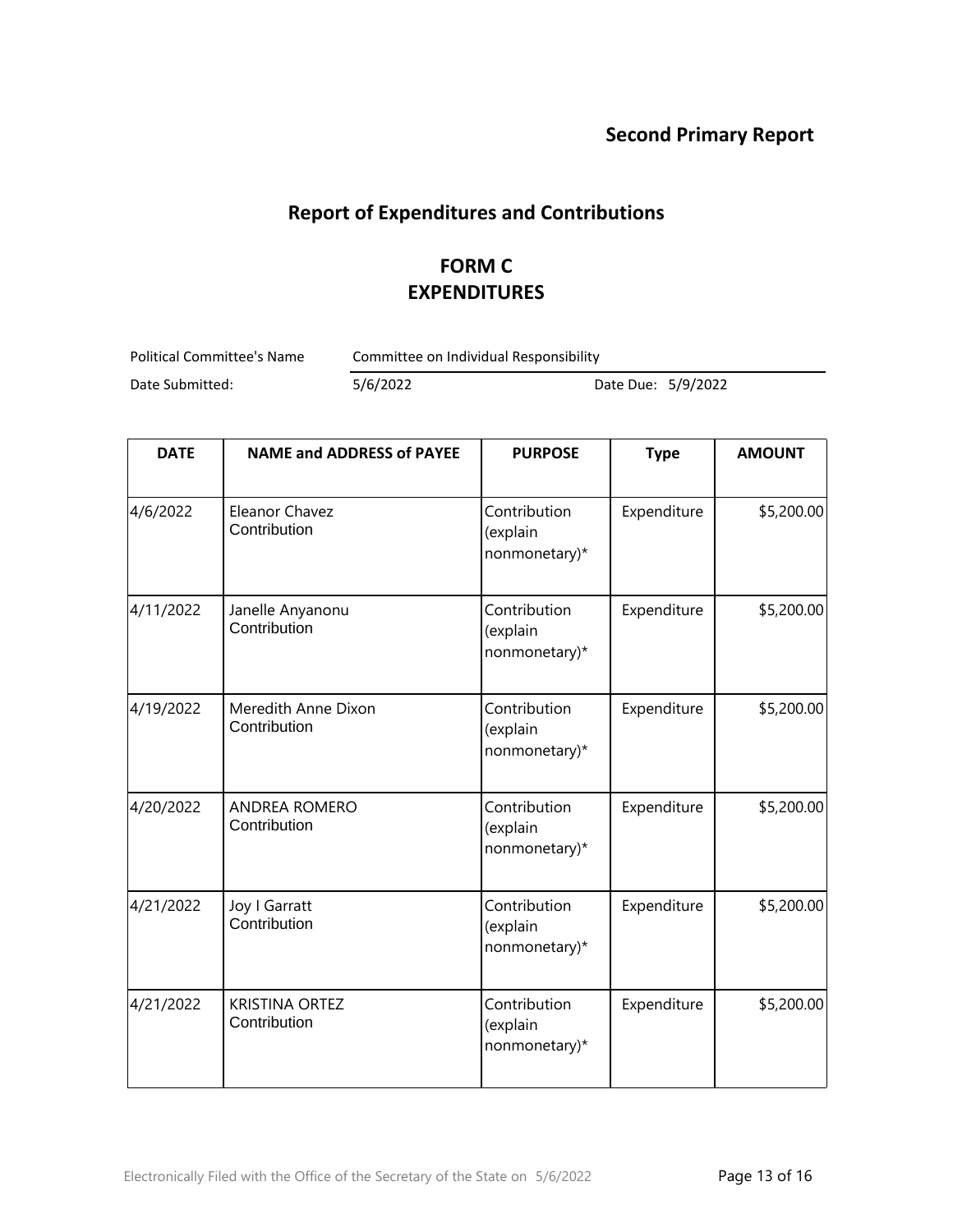| 4/21/2022 | Susan K Herrera<br>Contribution                                    | Contribution<br>(explain<br>nonmonetary)*   | Expenditure  | \$5,200.00  |
|-----------|--------------------------------------------------------------------|---------------------------------------------|--------------|-------------|
| 4/25/2022 | Pamelya Herndon<br>Contribution                                    | Contribution<br>(explain<br>nonmonetary)*   | Expenditure  | \$5,200.00  |
| 4/28/2022 | Michelle Lujan Grisham<br>Contribution                             | Contribution<br>(explain<br>nonmonetary)*   | Expenditure  | \$20,800.00 |
| 5/2/2022  | Charlotte Little<br>Contribution                                   | Contribution<br>(explain<br>nonmonetary)*   | Expenditure  | \$5,200.00  |
| 5/2/2022  | <b>GAIL CHASEY</b><br>Contribution                                 | Contribution<br>(explain<br>nonmonetary)*   | Expenditure  | \$5,200.00  |
| 5/2/2022  | Kristy D Jones<br><b>Trustee Luncheon Meeting</b><br>Reimbursement | 00-No Category<br>Applies(Explain<br>Below) | Expenditure  | \$18.28     |
| 5/2/2022  | NATALIE R FIGUEROA<br>Contribution                                 | Contribution<br>(explain<br>nonmonetary)*   | Expenditure  | \$5,200.00  |
| 5/2/2022  | NATHAN P SMALL<br>Contribution                                     | Contribution<br>(explain<br>nonmonetary)*   | Expenditure  | \$5,200.00  |
| 5/2/2022  | Tara Jaramillo<br>Contribution                                     | Contribution<br>(explain<br>nonmonetary)*   | Expenditure  | \$5,200.00  |
|           |                                                                    |                                             | <b>TOTAL</b> | \$88,418.28 |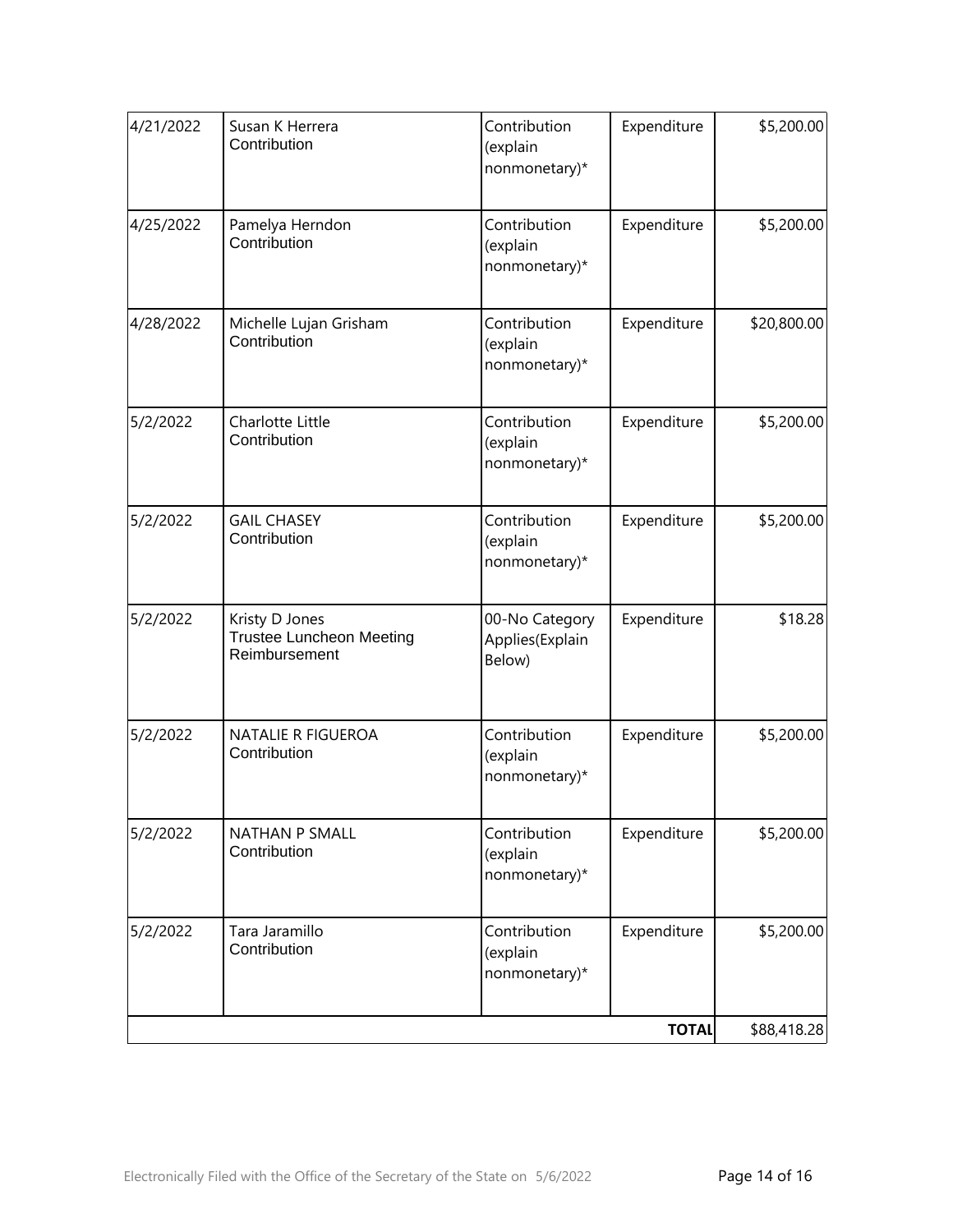# **Report of Expenditures and Contributions**

# **FORM C 1 LOAN REPAYMENTS**

| Political Committee's Name | Committee on Individual Responsibility |  |
|----------------------------|----------------------------------------|--|
|----------------------------|----------------------------------------|--|

| <b>DATE</b> | <b>NAME of CREDITOR</b> |  |
|-------------|-------------------------|--|
|             |                         |  |
|             |                         |  |
|             | <b>TOTAL</b>            |  |